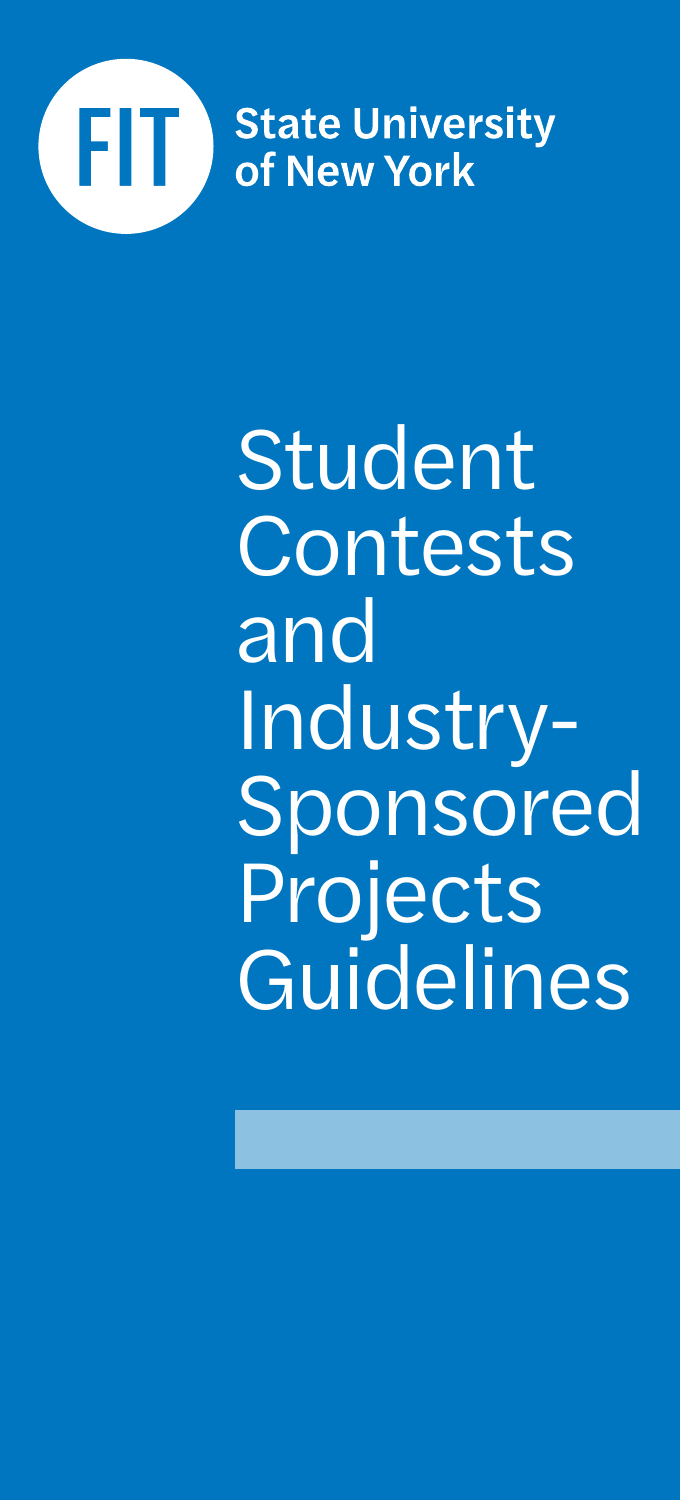his handbook is intended to serve as the framework for FIT faculty, administration, and staff as well as fashion industry professionals in planning and conducting student contests and industry-sponsored projects. The handbook contains the official rules, guidelines, process, and procedures that must be followed. A link to the official FIT policy concerning contests approved by the FIT Board of Trustees in 2015 can be found at fitnyc.edu/ contests.

The Office of Academic Affairs is responsible for overseeing all aspects of student contests and industry-sponsored projects. All inquiries can be directed to Alex Nazarov, coordinator of Student Contests and Industry-Sponsored Projects, at contests@fitnyc.edu or (212) 217-4051.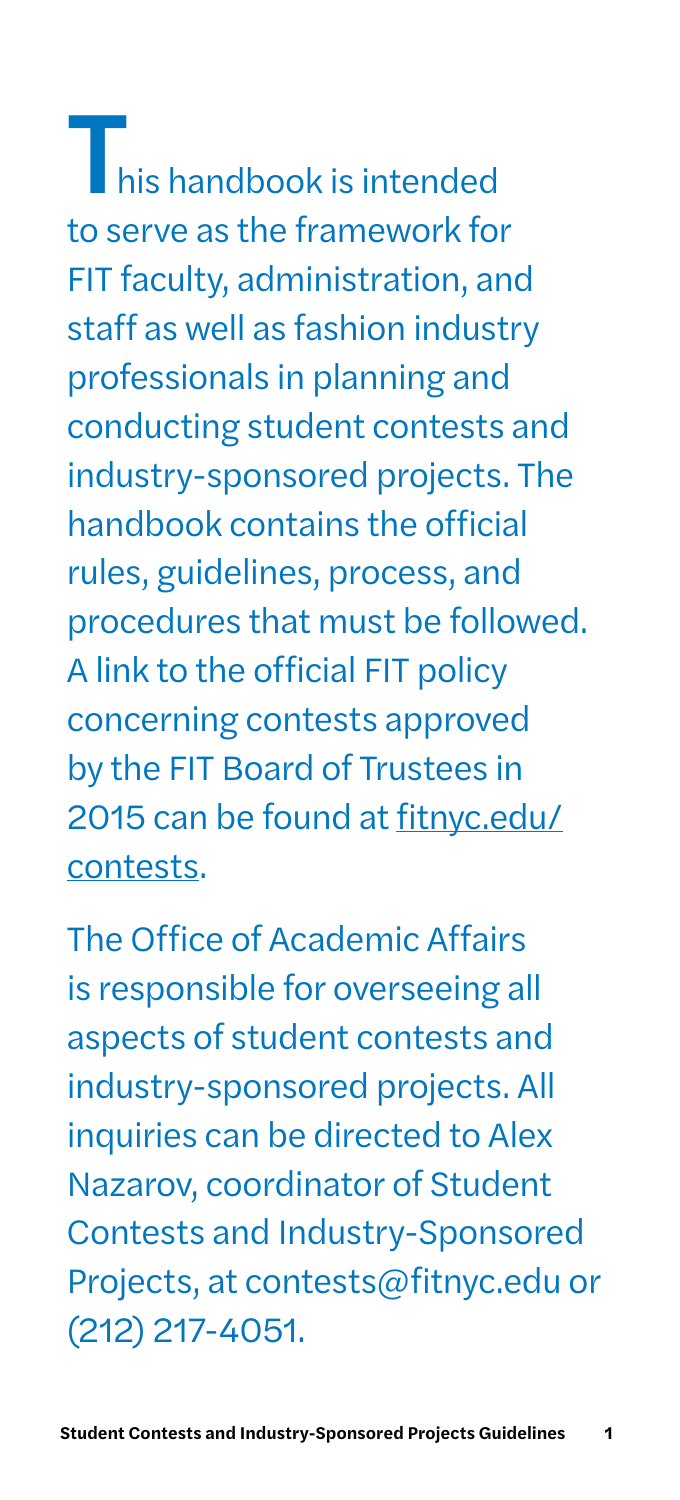# STUDENT CONTESTS AND INDUSTRY-SPONSORED PROJECTS

## **PROCESS AND PROCEDURES**

## **Concept and Proposal Development**

Contest/project concepts must be submitted in their entirety in the form of a written proposal to the appropriate department chair and dean (or designee/s) for review. The FIT Student Contests and Industry-Sponsored Projects Proposal Form can be found online at fitnyc.edu/contests.

## **Proposal Review**

If approved by the dean, the proposal is forwarded to the Office of the Vice President for Academic Affairs for consideration. If approved by the vice president for Academic Affairs (or designee), the proposal shall be submitted to other administrative FIT offices for further evaluation and comment.

The following units review the proposal to assess impact on college operations and required support:

- Communications and External Relations—to evaluate issues related to marketing and promotion and to assess impact and value of contest/project on brand and image
- Development—to ensure alignment of contest/project with fundraising activity of the college
- Finance and Administration—to review proposal for financial considerations

## **Agreement Development**

Upon receiving administrative approval, the contest/project proposal is deemed fully authorized and is next submitted to FIT's Office of the General Counsel (OGC) to develop a suitable legal draft instrument(s) incorporating the key provisions, terms, and conditions for the development of an agreement between FIT and the sponsor. Unless otherwise directed, all proposals should be forwarded to the OGC, to the attention of General Counsel Stephen Tuttle at Stephen\_Tuttle@fitnyc.edu. The proposal will then be assigned by the general counsel to an attorney for prompt attention.

Once prepared, the draft agreement instrument(s) is then circulated by the designated OGC attorney to the dean or designee and to designated contacts in each of the essential FIT offices for review and comment on the drafts. Assuming there are no internal objections to the form and content of the draft, the instrument is then sent to the contest/project sponsor for review and comments. (The extent of comments and number of revisions required will vary from agreement to agreement.)

## **Execution of Agreement with Sponsor**

In the absence of special arrangements, all agreements must be signed by the contest/project sponsor prior to signature by FIT or an affiliated entity.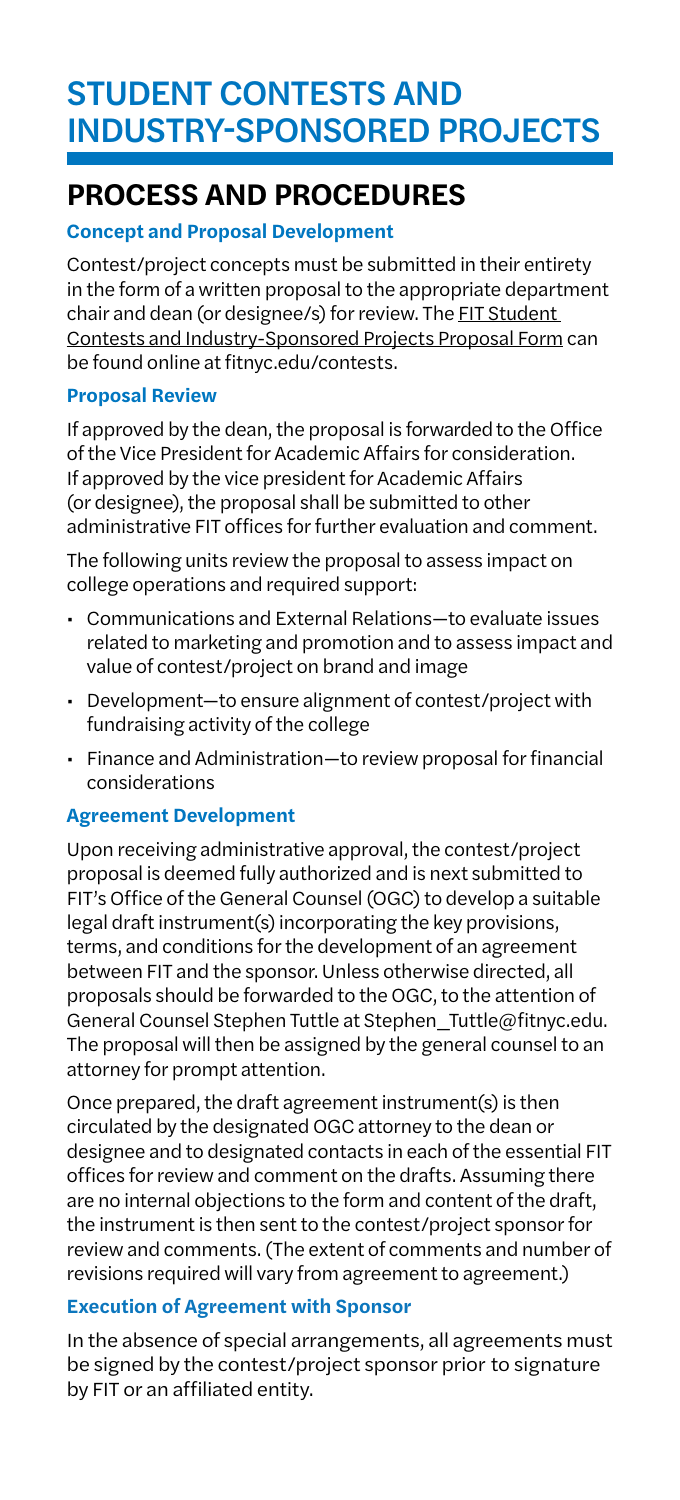#### **Authorized Signatures**

All agreements for contests or industry partnerships must be signed by a party authorized to execute agreements on behalf of FIT and the FIT Foundation:

- 1. President of the college/president of the FIT Foundation
- 2. Treasurer of the college/chief financial officer of the FIT Foundation

#### **Execution Prior to Effective Date**

All agreements must be submitted for execution prior to the start date of the contest/project.

#### **Record Retention**

Unless otherwise required or requested, two (2) counterpart originals of the agreement shall be executed by the parties, with one original being retained by FIT and the other being provided to the sponsor for its records. The fully executed FIT original counterpart shall be retained in a central repository maintained by the Office of the General Counsel with a copy held by the Office of Academic Affairs. Digital copies of the agreement will be maintained in accordance with the college's records retention policy.

#### **Distribution and Retention of Student Consents**

Student consent documents will be distributed to course instructors or faculty advisors, who will secure student signatures and return completed materials to the contest coordinator for scanning and filing in the Office of Academic Affairs. Course instructors or faculty advisors must carefully review these instruments to ensure that: (i) consents are timely received from all students enrolled and participating in the contest/project; and (ii) that the consent includes the student's signature, and does not otherwise have any marks that appear to edit the form. Any questions concerning the document should be brought to the attention of the OGC immediately upon detection.

#### **Receipt of Revenue**

Both the amount and the process for the transfer of revenue to FIT or the FIT Foundation should be stated in the agreement. Payment to FIT or the FIT Foundation should be transmitted directly to the college's controller.

#### **Accounting for Funds**

The controller will ensure that all payments and revenues are deposited and accounted for in the appropriate ledger and cost centers.

#### **Financial Reporting**

The vice president for Academic Affairs (or designee) will have direct online access to all accounts in order to monitor revenue and expenditures. If requested, the finance office can provide regular reports on account status.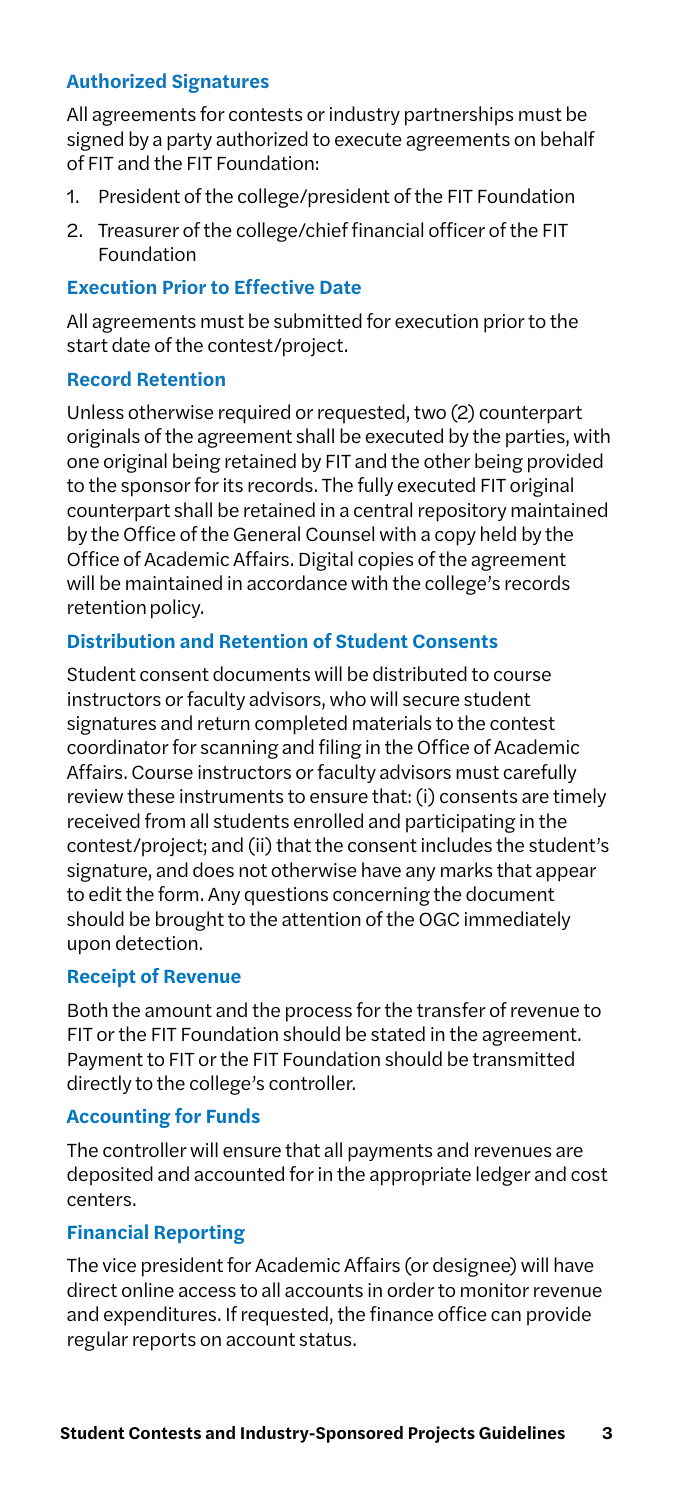#### **Designation in the Agreement**

Both the amount and the process for payments to FIT must be stated in the agreement. Payments to faculty advisors and students are covered in section IV below.

## **GUIDELINES**

## **I. Philosophy and Guiding Principles**

Contests and industry-sponsored projects, competitions, collaborations, and student projects are essential and important components of teaching and learning at FIT.

These activities are excellent examples of FIT's commitment to applied learning, providing students with opportunities to engage in research, critical thinking, and problem solving in combination with real-world assignments and deadlines set in a professional environment. Together with industry critiques, mentoring, and internships, these experiences connect students with professionals in the field under the guidance of FIT faculty and are, therefore, key elements of their overall curricular experience.

Sponsors benefit from their engagement with creative and innovative student talent and the expertise of faculty mentors. FIT offers a unique opportunity to engage students from across design, business, and liberal arts programs and schools, providing an interdisciplinary approach to an industry challenge.

Student contests and industry-sponsored projects are research based and offer valuable networking, scholarship, and employment opportunities as well as possibilities for internships and grants. They often require the integration of multiple skill sets and thus support the curriculum by demonstrating to our students the value of applying skills outside the confines of a specific course or learning outcome. Moreover, such work provides a platform to demonstrate the creativity and expertise of students and faculty.

Often, these initiatives are team based and allow for a broader dimension for interdisciplinary teaching and learning within and across departments, schools, and other institutions both here and abroad.

A carefully developed initiative best ensures valuable, rewarding, and productive outcomes for students and project sponsors.

## **II. Developing a Proposal**

It is a prerequisite for all student contests and projects involving industry sponsors that the process commence with a clearly articulated proposal addressing requirements outlined in Section III in order to evaluate a contest/project concept. When there is consensus to participate in a contest or industrysponsored project, and when the objectives and requirements are mutually satisfactory, FIT will prepare a suitable agreement between the college and the sponsor for signature. Contracts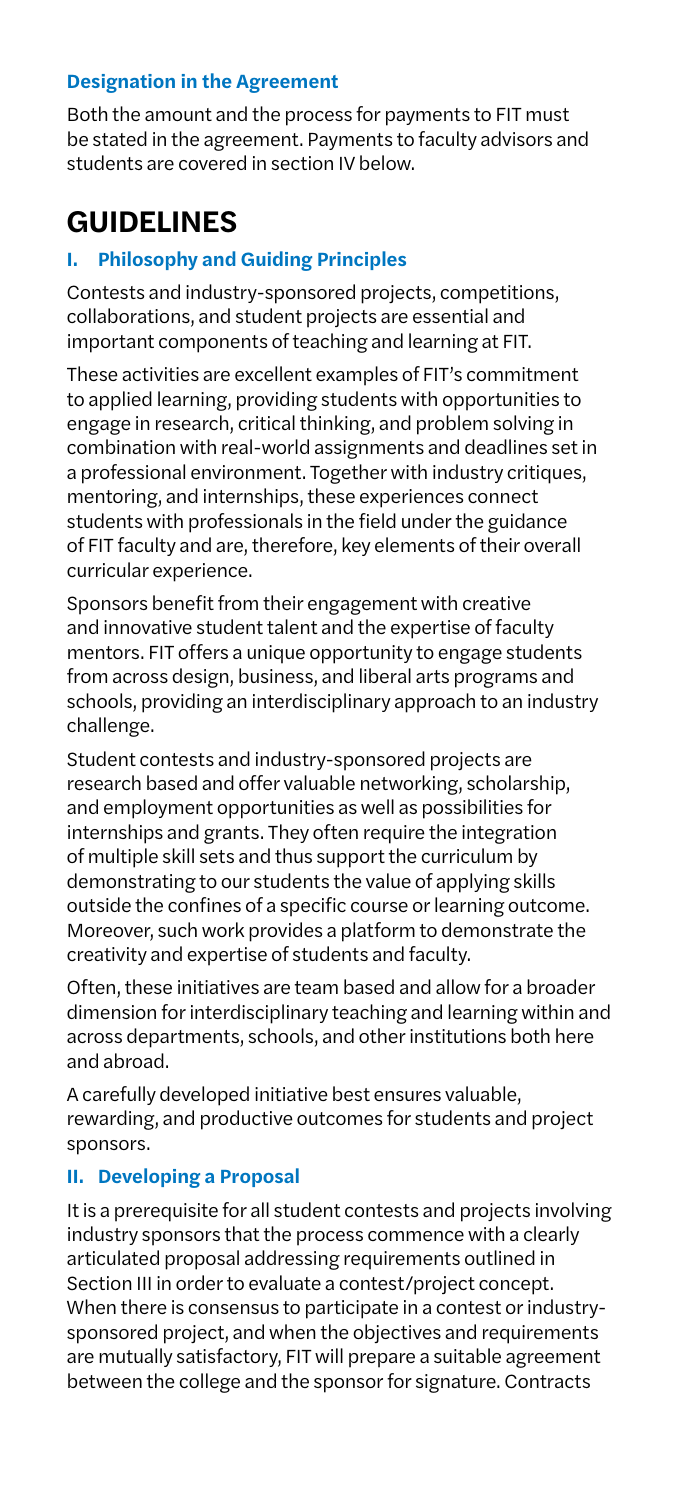between the college and industry sponsors are required for all student contests and industry-sponsored student projects, competitions, and collaborations administered through FIT.

Contracts and/or agreements will not be signed until the terms and conditions are reviewed to ensure that:

- 1. The contest/project has educational value;
- 2. FIT's brand/image is supported and protected;
- 3. The students' rights are protected;
- 4. FIT's financial, legal, and other interests are protected; and
- 5. The contest/project parameters are clearly articulated.

## **III. Student Contest and Industry-Sponsored Project Objectives**

Contests and industry-sponsored projects complement student learning outcomes. FIT encourages initiatives that reflect institutional priorities and create meaningful educational experiences for both students and sponsors.

Contest or industry-sponsored project proposals are most likely to be approved when they articulate opportunities for students to apply their studies and creativity to a design, business, or marketing challenge; to gain exposure to the professional world; and to network and receive industry recognition for their work.

FIT considers the following factors when evaluating contest and industry-sponsored project proposals:

- Educational value and relationship to FIT's mission;
- Appropriateness of the project and objectives to the curriculum;
- Interdisciplinary opportunities for students to engage with others outside their own major within the context of the contest;
- Project timeline and student workload;
- Financial resources required to undertake the project;
- Sponsor's commitment to actively engage with project participants; and
- Faculty member availability to mentor students.

Benefits for the Students: These may include monetary awards; travel/study opportunities; display, publication, or production of work; employment or internships; or some combination thereof.

Benefits for the College and Participating Departments: Recognition for educational and creative excellence and demonstration of support from the industries served by the college.

Benefits for the Sponsor: Engagement with progressive and innovative student talent; access to an environment where an interdisciplinary approach to design, business, and the liberal arts results in creative designs, plans, applications, or business approaches; and public recognition of the sponsor's philanthropic activities and support of higher education.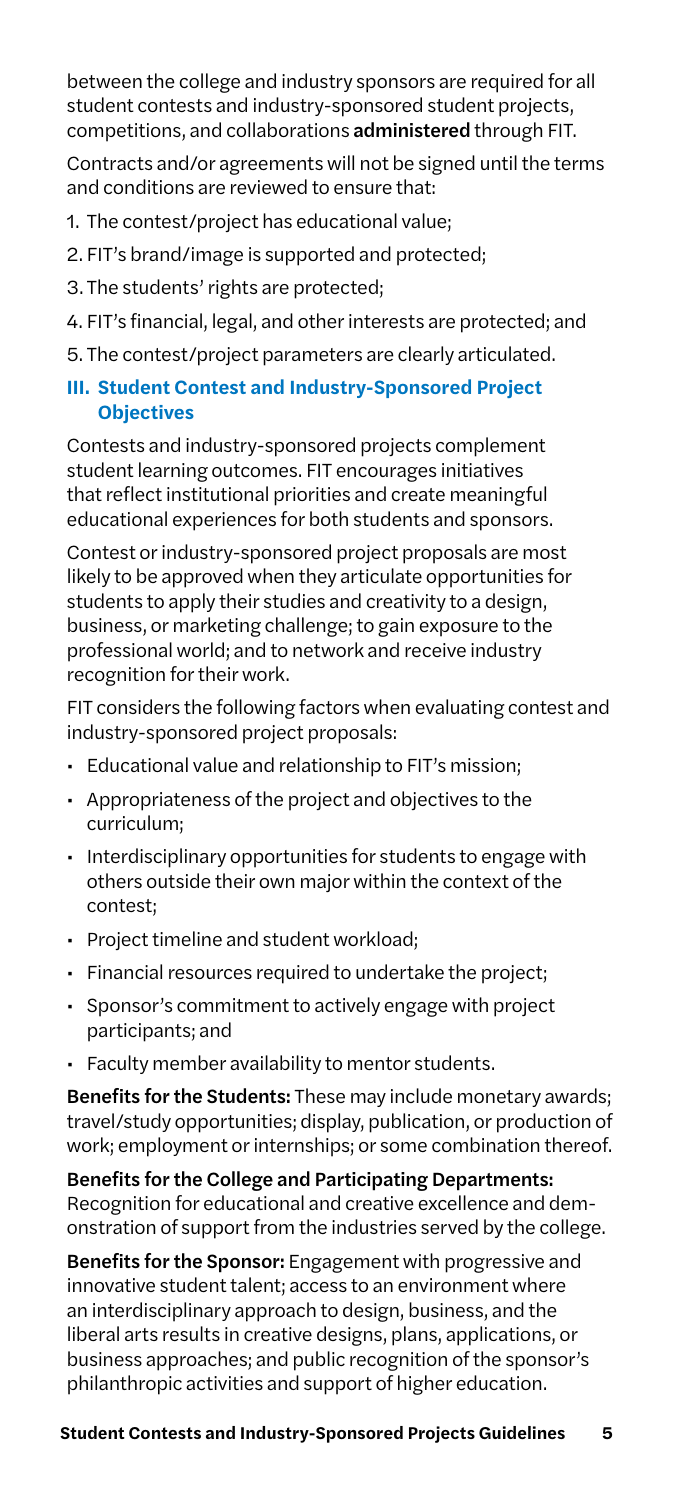#### **IV. Student Contest or Industry-Sponsored Project Requirements**

FIT will determine with the sponsor whether the contest or industry-sponsored project will be open to all FIT students or to cohorts enrolled in a specific course or major.

In order to consider and evaluate the proposed contest or industry-sponsored project and prepare a written agreement that fully documents the initiative, the sponsor and designated FIT course instructor or liaison must develop and submit a written proposal using the FIT Student Contests and Industry-Sponsored Projects Proposal Form found online at fitnyc.edu/ contests. A proposal must include the following:

- 1. Description of the contest or industry-sponsored project theme, including goals and objectives to be met through this activity.
- 2. Complete description of contest/project rules/guidelines and itemization of submissions to be judged.
- 3. Description of judging criteria.
- 4. General composition of the judging panel. (No member of the judging panel may be a member of the faculty of the department participating in the contest.)
- 5. Timetable for contest or project, including any promotional and marketing communications activity.
- 6. Adequate time must be planned in order to develop and execute the agreement between the college and the sponsor, to announce the event and conduct initial meetings with students, and to permit sufficient time for students to develop their concepts and prepare their submissions.
- 7. To ensure and maximize student participation and success, the timetable should take into account FIT's academic calendar. The fall semester begins in late August and ends in mid-December. The spring semester begins in late January and ends in mid-May. Deadlines for submitting a completed proposal are May 1 for the fall semester and November 1 for the spring semester.
- 8. Contact information for the sponsor's liaison with the college.
- 9. Contact information for the sponsor's in-house public relations and marketing representative or outside public relations and marketing consultant, or both.
- 10. Ways in which the sponsor plans to interact with the students during the life of the project.
- 11. Description of the sponsor's financial support for the contest or industry-sponsored project, which may include:
	- a. awards to winning students:

 Awards vary depending on (i) the complexity of the contest or industry-sponsored project, (ii) the sponsor's stature in the industry, and (iii) whether the sponsor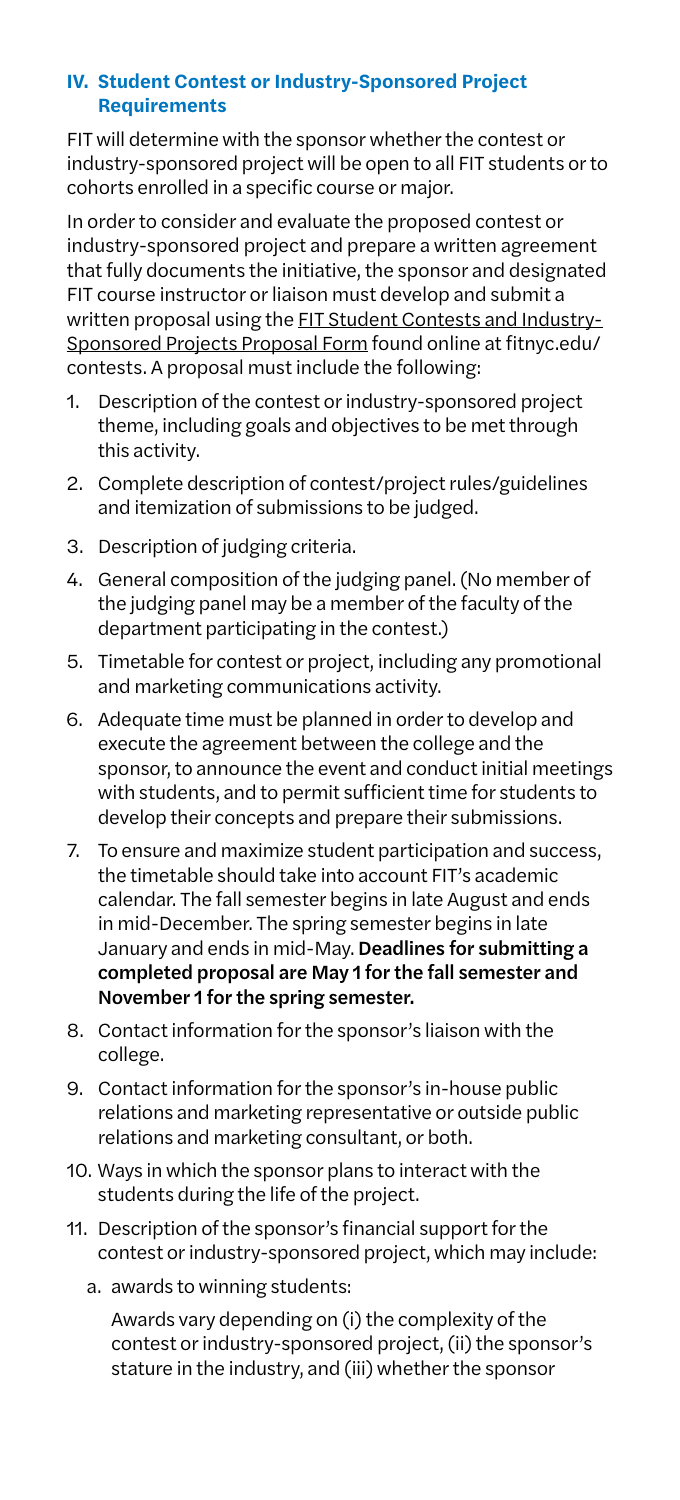requests that we deviate from the college's policy concerning student ownership of work (as described below).

 The existing minimum for student awards is \$5,000, which can be divided among winners at the sponsor's discretion. Awards are to be sent directly from the sponsor to the winners, who are responsible for the payment of applicable taxes, if any. Students may also be required to complete paperwork to facilitate payment.

 As a part of the contest, FIT also welcomes and encourages sponsors to make an additional charitable contribution to the college through the FIT Foundation. Additional philanthropic donations of as little as 10% can make a remarkable difference in the lives of FIT students, faculty, and staff.

- b. materials and resources for student use in preparation of designs and/or presentations;
- c. stipend for the faculty advisor(s); stipend is to be sent directly from the sponsor to the faculty advisor(s), who is/are responsible for the payment of applicable taxes, if any; faculty advisor(s) may also be required to complete paperwork to facilitate payment.
- d. optional costs associated with the presentation of awards or a reception if the event is to be held at FIT; and
- e. related travel, and shipping and handling expenses, if any.

#### **V. Student Awards/Ownership**

In accordance with the college's Student Contests and Industry-Sponsored Projects Policy, students are the sole owners of works created as a result of participation in student contests and industry-sponsored student projects. Students are eligible to receive prizes or monetary awards in connection with their participation in such contests or industry-sponsored projects. Subject to the monetary requirements described above in Section III: Student Contest and Industry-Sponsored Project Objectives and Section IV: Student Contest or Industry-Sponsored Project Requirements, the amount of these awards is determined by the contest or project sponsor. Compensation to students for the purchase of the rights to their work must also conform to standards set forth by the National Association of Schools of Art and Design (NASAD).

Assignments of Rights and Waivers: While students are the sole owners of their work, there are some cases where contests or industry-sponsored projects require students to relinquish the ownership of rights to their work to the college or to the contest/industry sponsor as a requirement for participation. In these instances, students are required to sign a suitable consent and release form, in which they acknowledge, among other things, that they are relinquishing their rights: (i) to know, before or after, if the college or sponsor is using their work; (ii) to approve the college's or sponsor's use of their work; and (iii) to sell their work to anyone else in the future. In addition,